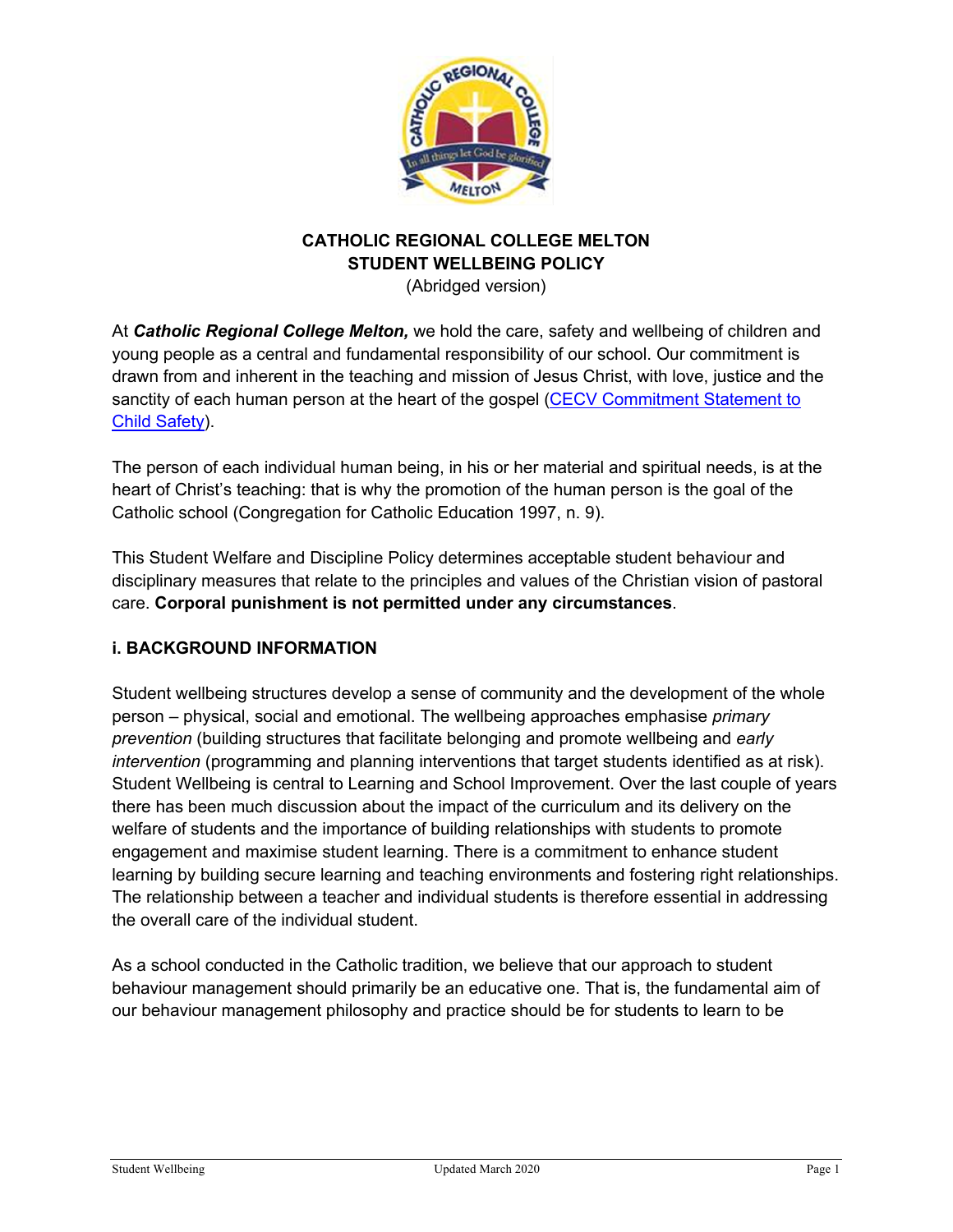responsible for themselves and their actions and to make genuine, positive contributions to their community.

Catholic Regional College Melton has adopted Restorative Practices as the means by which Pastoral Care and Discipline will be administered in the school. Restorative Justice Practices is a whole school approach which has been developed by the Marist Youth Care group based in NSW. As a philosophy, Restorative Justice provides schools with a framework of management that moves away from the traditional punitive response. While still providing limits and consequences, it looks for ways to repair the damaged relationships and improve existing relationships. The Restorative School believes in the three R's - Relationships, Responsibility and Relevance.

In considering the seriousness and the consequences of misbehaviour the College will promote as a priority, the restoration of right relationships between the parties. Year Level Coordinators, in particular, will use the three key questions when managing a situation with students:–

One of the key focuses of Restorative Practices has been the development and enhancement of relationships in schools and the teaching of conflict resolution and other problem-solving skills. A Restorative approach sees conflict or wrong doing firstly as an opportunity for students to learn about the consequences of their actions, to develop empathy with others, and to seek to make amends in such a way as to strengthen the community bonds that may have been damaged. Restorative Practices is based on the building of positive relationships throughout the school community. This involves staff, students, parents and the wider school community.

In broad terms, restorative practice is an approach to deal with offending and inappropriate behaviour that focuses on repairing harm done to relationships and people rather than assigning blame and/or punishment. Put simply, we ask these questions:

- What happened?
- What were you thinking about at the time?
- Who has been harmed or affected? How?
- What needs to happen to repair the harm and make things right?

An important difference between this and past practices is that all those affected by what has happened are involved in finding a way forward.

## **ii. RATIONALE**

*We aim to provide the opportunity for the development of each person's full potential in an environment where the individual is respected and which places God at the center of student's lives.*

The purpose of this policy is to demonstrate the strong commitment of **Catholic Regional College Melton** to the care, safety and wellbeing of all students at our school. It provides an outline of the policies, procedures and strategies developed to keep students safe from harm, including all forms of abuse in our school environment, on campus, online and in other locations provided by the school. This policy takes into account relevant legislative requirements within the state of Victoria, including the specific requirements of the Victorian Child Safe Standards as set out in Ministerial Order No. 870.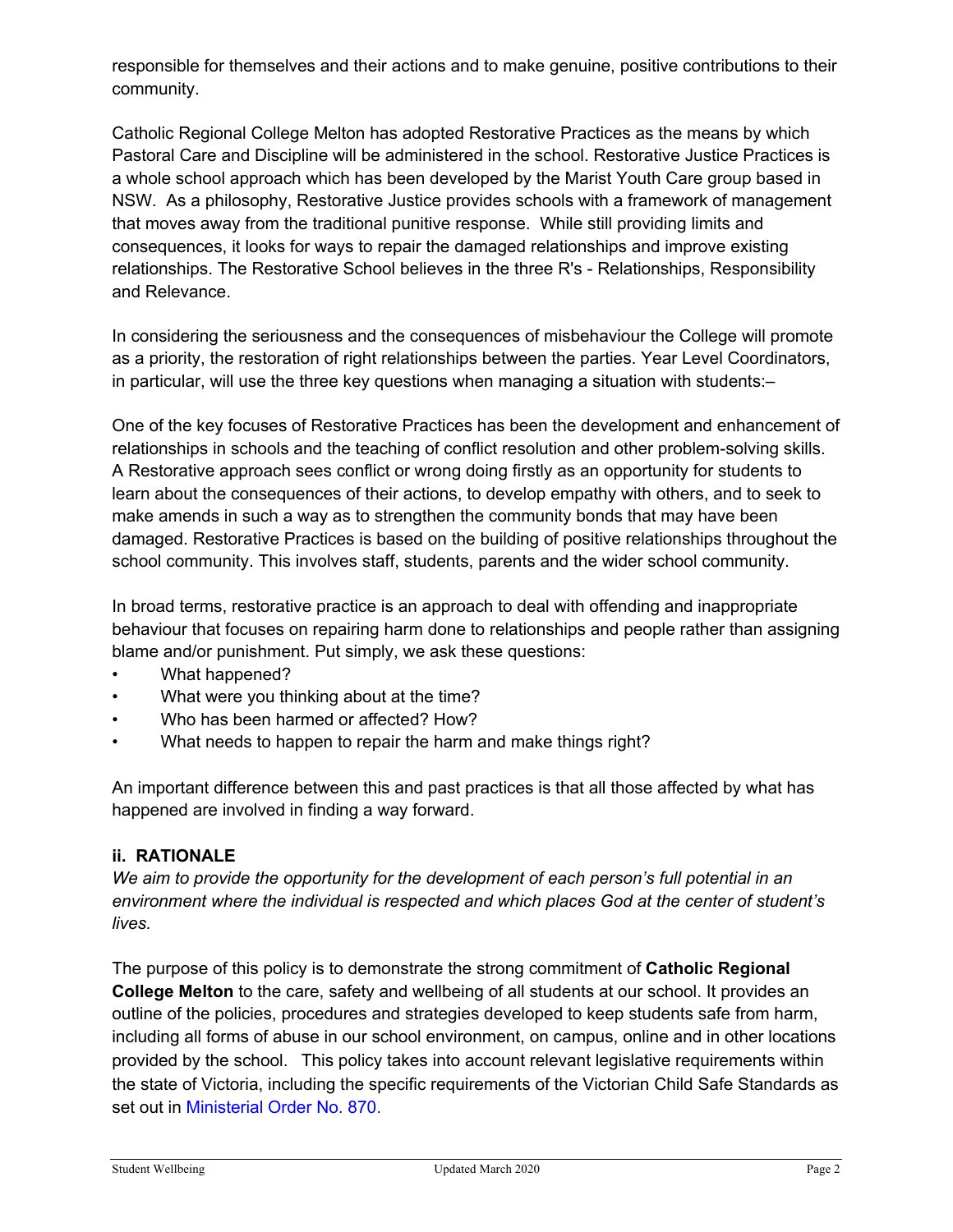The development and implementation of the Catholic Regional College student wellbeing Policy is premised upon:

- the belief that is the responsibility of the College leaders and community to promote and enhance student wellbeing of a personal, social, physical, emotional, mental or spiritual nature. That key elements of student wellbeing are positive self-regard, positive regard for others, positive relationships, responsible behaviours and personal resilience. The College understands that the pastoral care of students is effected in many aspects of school life, especially in a school's vision and mission statements, policies, procedures, programs, learning and teaching, student activities, student support and wellbeing services, behaviour management processes, family engagement, community partnerships and school climate.
- a recognition that Catholic Regional College, as a Catholic school, is an agent in the mission and ministry of the Catholic Church. The College believes that pastoral care in Catholic schools is the belief that each person is created in the image and likeness of God with the inherent dignity that this implies.
- an understanding that the practice of pastoral care includes love, respect, compassion, tolerance, forgiveness reconciliation and justice. Catholic Regional College asserts that through love and care all students will achieve their potential.
- knowledge of research demonstrating that enhanced student wellbeing contributes significantly to improved student learning outcomes. Effective pastoral care is therefore recognized as promoting the achievement of learning outcomes and thus, contributing to a school improvement framework.
- the fact that parents and guardians entrust their sons and daughters to Catholic Regional College as the primary educator, with responsibility for the education and pastoral care of their children while at school.

The College Mission Statement and Values Statement reflect the goal of providing for the intellectual (academic), social and emotional lives of our young men and women. We encourage the need to be involved in living out justice in the school, local and international community.

Policies and protocols will be reviewed to reflect the principles of restorative practices. For example:

- The holistic development of individual students
- Close supervision and monitoring
- Supportive relationships between students, staff and parents

The holistic development of students is achieved through the provision of school structures, practices and programs.

This policy reflects the CEM Procedures for Student Behaviour Management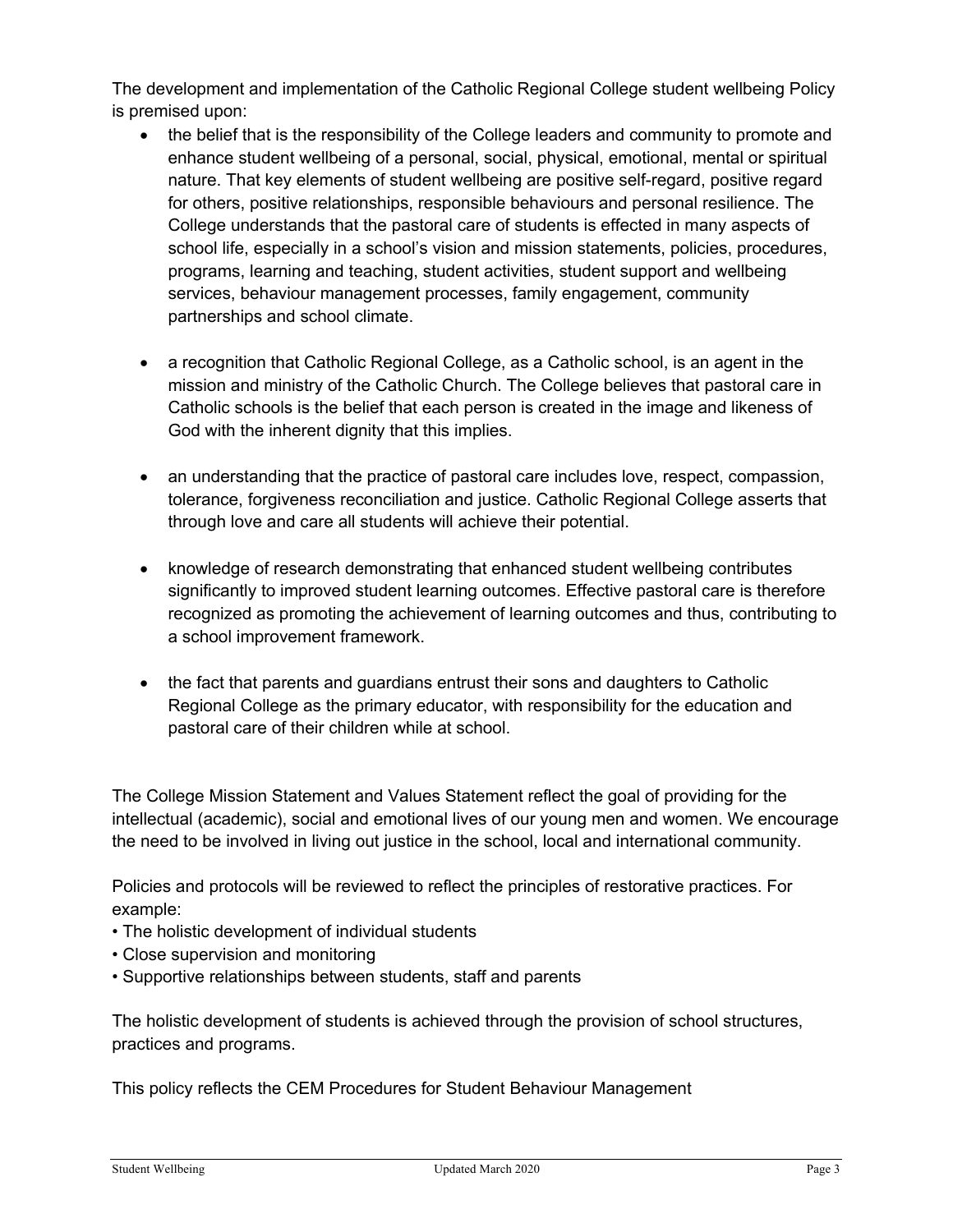## **iii. PRINCIPLES**

The Catholic Regional College student wellbeing policy aims to:

- 1. foster student wellbeing within a school environment that is safe, supportive, inclusive and empowering, where diversity is respected and valued, where human rights and the common good are honoured, where inter-relationships are positive, where students experience connectedness and engagement and where those experiencing difficulty or special need receive particular care and support.
- 2. adopt a prevention and early intervention approach to student personal development education, formation and behaviour management, across all aspects of school life and curriculum. The college looks to the Health Promoting Schools framework as an appropriate model for ensuring the effective pastoral care for all students.
- 3. utilize an effective whole-of-school approach that is cognizant of age-appropriate behavioural education and skilling of students. The management of student behaviour is pastorally driven through processes focused on both individual and community wellbeing, and on ensuring a just and reasonable balance of individual and community rights, needs and responsibilities.
- 4. build respectful and cooperative school-family relationships that provide an effective channel of pastoral care for students. Schools and families share responsibility for developing and maintaining such relationships of trust, characterized by respect for the goodwill of the other and a willingness to engage collaboratively, within approved school processes, in support of student and school community wellbeing.
- 5. support school-community partnerships that offer opportunities for networks of pastoral care for students the needs of students and their families and to enhance the school's own pastoral initiatives.

### **iv. PROCESSES & PROCEDURES**

### **(a) Student Wellbeing Structure**

Each student is allocated to a Homeroom of students at their level. This group is the core group in the school and meets on a daily basis in the morning. The Homeroom teacher has the initial responsibility for the wellbeing of their students and is given all available information about a student. The Homeroom Teacher is assisted in their role by the Year Level Coordinator and Assistant Level Coordinator. Each term there are a number of timetabled assembly times when the Year Level can hold an assembly or provide pastoral periods.

Students are supported by their **Homeroom Teachers, Year Level Coordinator and Deputy Principal - Students.** There are Psychologist and Student Counsellors to assist students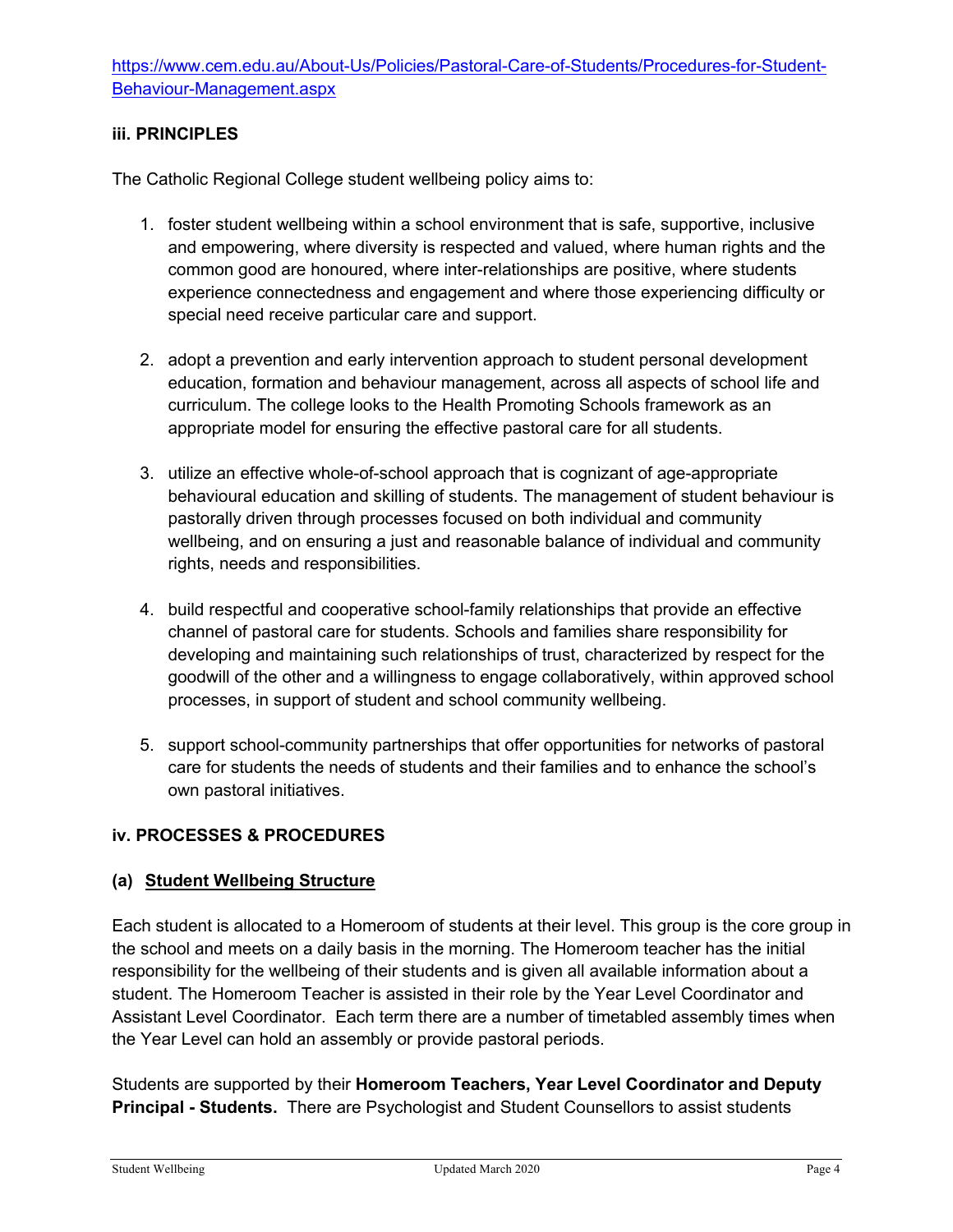(directly or through assistance to staff) and the needs of students at risk are monitored through student support structures.

## **(b) Other Student Support Programs**

## **SRC/Student Leadership**

- 1. The Student Leadership/SRC are responsible for providing student representation with the guidance of the Student Leadership Coordinator.
- 2. The Student Leadership/SRC are responsible for encouraging student participation in school activities.
- 3. The Student Leadership/SRC are responsible for organising school activities and fund raising in line with the College Fundraising Policy.

## **(c) Support Structures**

### **1. General**

### **Case Management**

The Case management approach to student wellbeing provides a team approach to problem solving and provides support for the Year Level Coordinators. Each Year Level Coordinator, Deputy Principal - Students, Counsellor meet formally fortnightly to discuss, monitor and support the academic and wellbeing needs of each student on the agenda for the meeting. The Homeroom Teachers, and subject teachers are provided with strategies or information regarding students enabling the whole staff to work together to create a safe, supportive learning environment in an atmosphere of care.

#### **Student Classroom Behaviour**

The Behaviour Management policy responds to our moral obligation and our legal responsibility for duty of care for students. This policy reflects the gospel values of hope, love, care, concern, reconciliation, and justice.

### **Principles**

Our Behaviour Management policy will:

- respect the unique value and dignity of each member and maintain the individual as its focus;
- promote a respectful, secure and healthy environment in which meaningful learning experiences can be created;
- develop a sense of belonging and a spirit of cooperation;
- foster self-worth and develop self-discipline;
- create an environment which supports individuals and groups with special needs;
- be cooperatively formulated and positive in orientation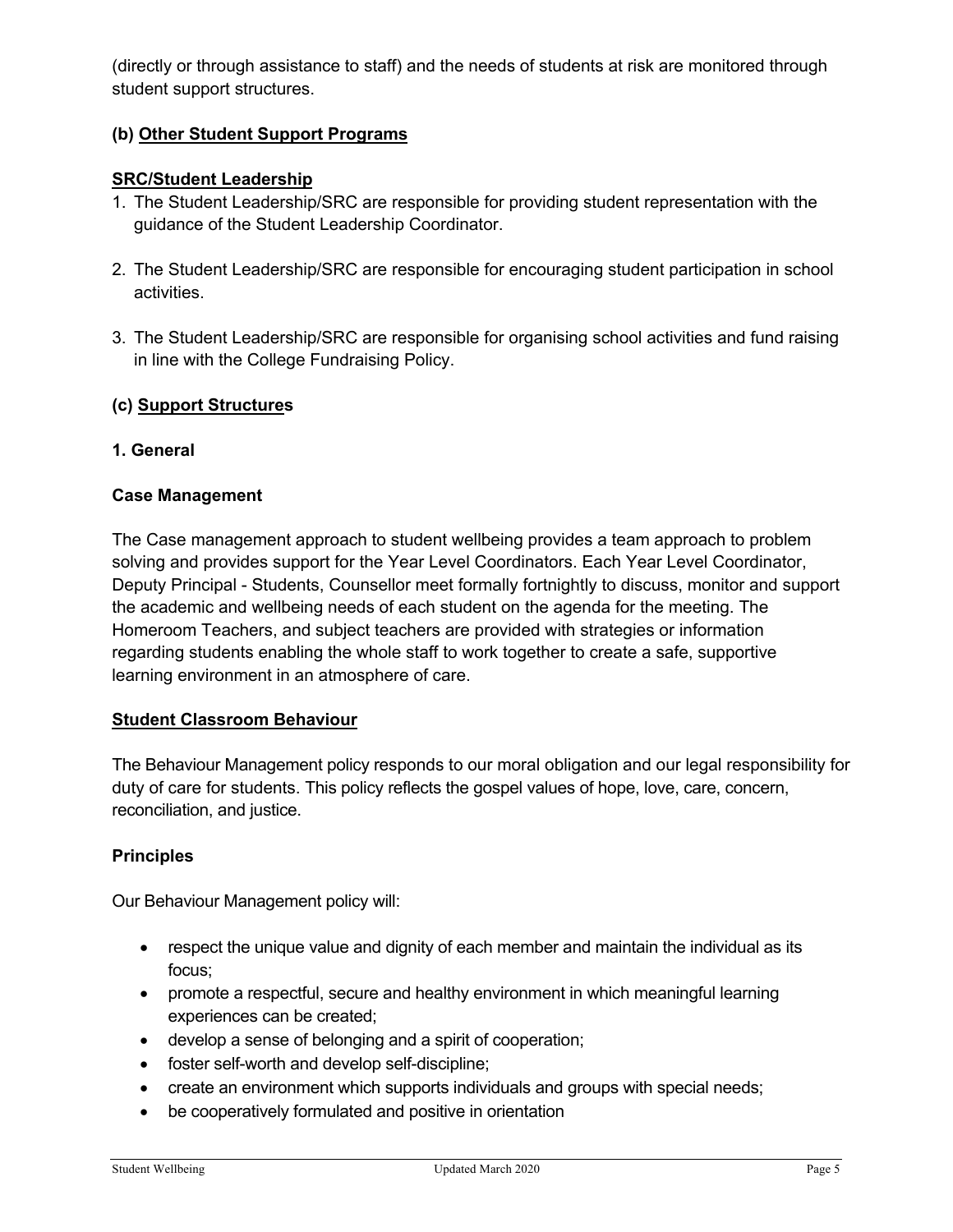- acknowledge students' rights and develop awareness of their responsibilities to themselves and others;
- encourage the development of right relationships, self respect, personal responsibility, respect and care for others within and beyond the college community;
- include uniform regulations (Appendix 2); and
- ensure that discipline policies and processes responding to serious offences (e.g. consequences that may involve suspension/ expulsion) are consistent with the CECV Policy on Pastoral Care.

### **Expectations**

The College will:

- provide clear, fair and just policy guidelines and procedures for students;
- develop realistic expectations of the rights and responsibilities of students and staff that respond appropriately to managing student behaviour including dealing with issues of bullying;
- formulate a which affirms the goals of self-discipline and a shared responsibility for accountable behaviour in the areas:
	- o Respecting learning
	- o Treating others with care, courtesy and fairness
	- o Caring for the school environment and property
	- o Accepting responsibility for attendance
	- o Ensuring a safe drug free environment
	- o Adhering to uniform expectations
- develop consequences which are logical and appropriate;
- ensure that students are aware of the consequences of their actions;
- ensure that programs and practices are implemented to address the pastoral needs of students;
- ensure that effective support networks are available for students whose behaviour fails to reflect the expectations of the college community;
- involve parents in the management plan of their daughters; and
- develop clear internal and external referral procedures.

#### **Expectations of Students**

The following sets out the expectations for students. These expectations and their consequences are based on:

- fostering self worth and self discipline in a loving environment
- nurturing the development of right relationships through the provision of just structures and processes recognising the dignity of the individual
- practising reconciliation so that when we fail we have the confidence to move forward in growth.

### 1. **Respecting learning**

This involves students: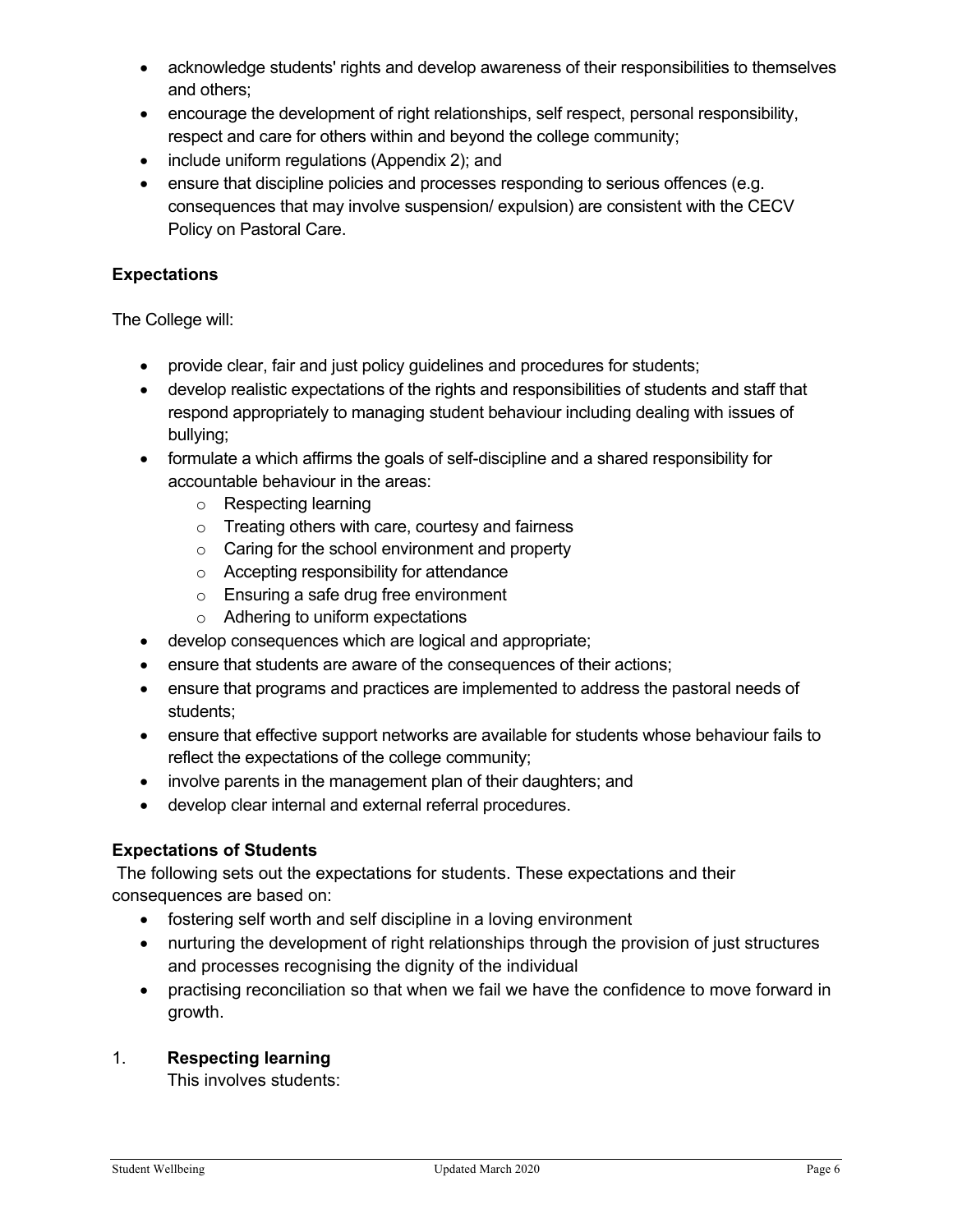- assisting in the creation of a learning environment and respecting the role of the teacher.
- coming prepared for class.
- engaging in learning activities and listening attentively to teachers and other students.
- respecting and encouraging others involvement in the classroom.

## **2. Treating others with care, courtesy and fairness**

This involves students:

- behaving in a manner that respects the individuality of others.
- using appropriate language
- adhering to the Healthy Relationships policy.

## **3. Caring for the school environment and property**

This involves students:

- properly disposing of litter.
- respecting the property of the school (including lockers) and of other students by not damaging it in any way.
- refraining from eating or drinking food in buildings.
- using the school study Planner only for its designated purpose.
- maintaining care of personal property and not bring items like, Walkmans or computer games to school (refer mobile phone statement).

## 4. **Accepting responsibility for attendance**

This involves students:

- being at school at 8.45a.m. and in morning Home Group at 8.50 a.m. and providing notes for parents for attendance issues.
- being at all classes on time and fully prepared.
- attending designated school related activities.
- having notes in the planner written by the teacher when leaving classrooms during school time for the library, computer room or other activity.

### **5. Ensuring a safe drug free environment**

This involves students:

- using Medication responsibly.
- abstaining from use, abuse or distribution of legal or illicit substances such as tobacco, alcohol or other drugs while at school or engaged in activities related to school and not being in the company of others engaged in these activities. Note: Activities related to school includes travel to and from school, camps, school socials, and occasions when in school uniform in public.

### **6. Adhering to uniform expectations**

This involves students:

- wearing the school uniform as outlined in the Uniform Regulations, including following directions regarding hairstyle, jewellery, nail polish and make up.
- providing notes when incorrect uniform is worn.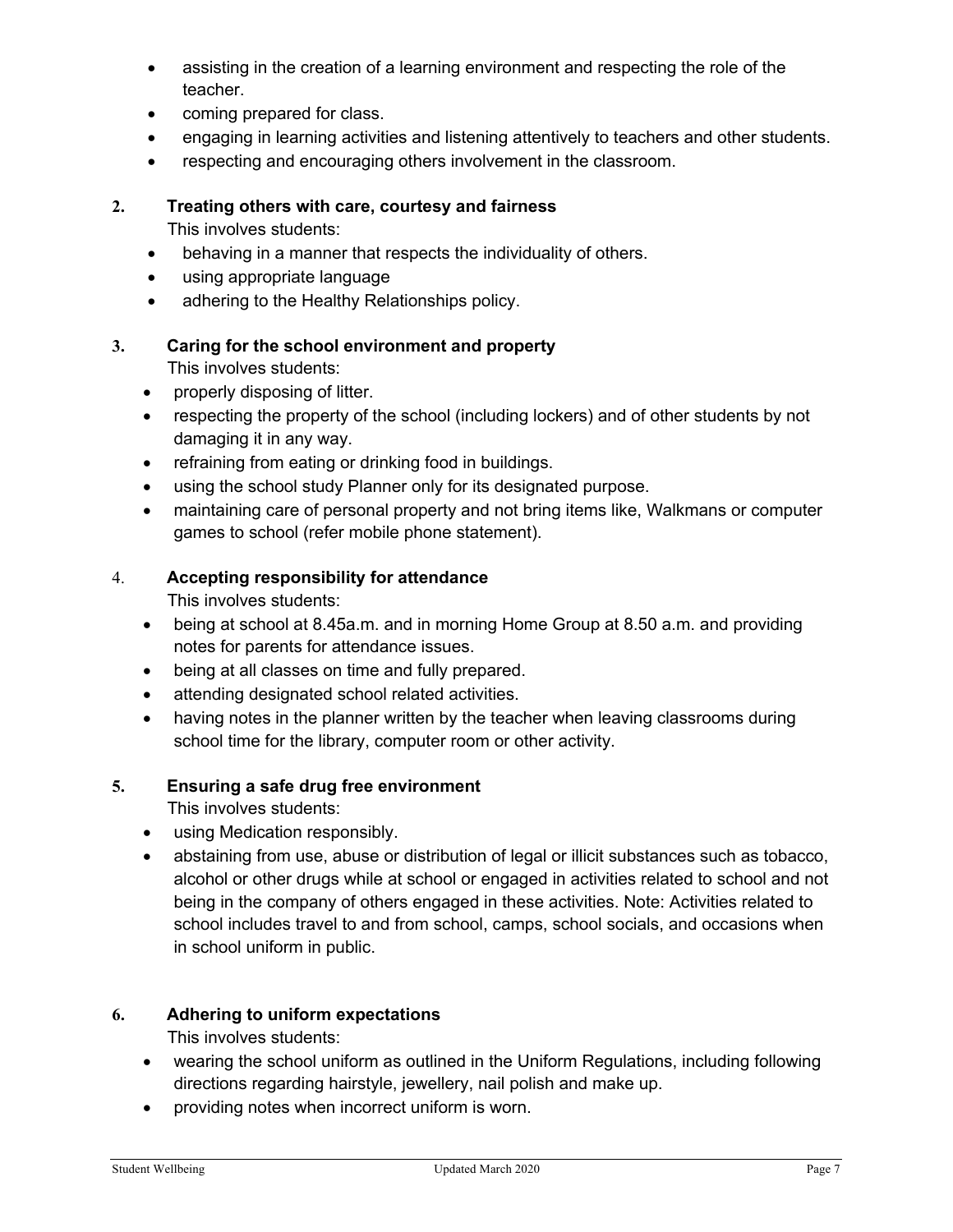• obtaining a uniform pass when the uniform is unavailable from the uniform shop or in for repair. In these cases, it is important to communicate directly with the appropriate YLC and negotiate a reasonable time frame for return to correct uniform.

## **Consequences for Behaviour**

There are three types of consequences for consideration:

- **Consequences applied by teachers** in the delivery of the learning and teaching program (refer to Roles & Responsibility of Staff in Behaviour Management)
- **Consequences for breaches of specific issues** e.g. punctuality, uniform, use of Planner, non-adherence to VCE expectations
- **Consequences for ongoing cases of persistent or serious offences** involving detention, suspension or contracts

Consequences should be issued for ongoing cases of persistent or serious offences. Where possible, they should be considered in an educational context and consistent with CEM and CRC Melton Wellbeing Policy. The intent to modify student behaviour, be used in a logical sequential order and redress breaches of expectations. **When detaining students after school, take into account a student's travel arrangement and prior appointments**. Members of the Leadership Team will issue suspensions. When issuing suspensions, reference is made to CECV documentation on "Pastoral Care". To respect a student's privacy, when consequences are issue, Teachers who need to know will be notified with appropriate information given.

### **A. Consequences involving the issuing of minor misbehaviours**

#### **Behaviour Management Policy**

The Behaviour Management Policy provides a systematic approach to dealing with students who for a variety of reasons don't adhere to the school's published expectations. Minor misbehaviours are treated in a straightforward, practical manner, with the accumulation of a number of infringements obtained receiving fair and just consequences.

Students in breach of one or more of the specific expectations outlined below incur a specific consequence. When issuing consequences, the teacher should inform the student and take **appropriate action** e.g. send student to office for new planner; or have make-up removed etc.

The Detention system supports the 'Behaviour Management Policy' for students:

| <b>Role</b> | <b>Action</b>                                 |  |
|-------------|-----------------------------------------------|--|
| <b>HRT</b>  | Monitors attendance and uniform, takes action |  |
|             | Liaises with YLC's regarding any concerns     |  |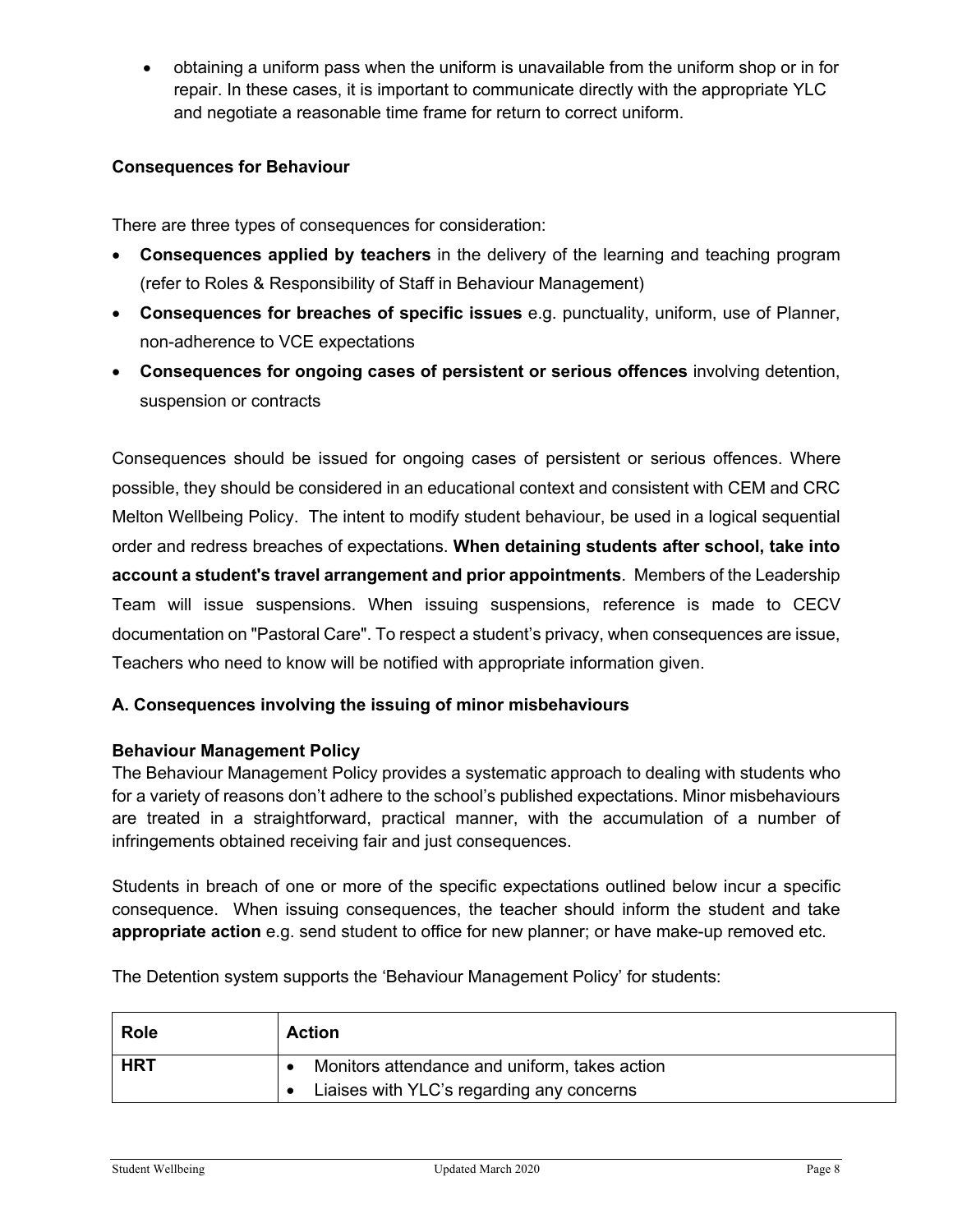|                 | Monitors students in HR by checking data cyclically from the electronic<br>$\bullet$<br>database |  |
|-----------------|--------------------------------------------------------------------------------------------------|--|
|                 | Speaks with offenders about concerns and issues notification/database of                         |  |
|                 | consequences                                                                                     |  |
|                 | Provides feedback of concerns to YLC<br>$\bullet$                                                |  |
| <b>Teachers</b> | Communicates and reinforces school expectations and 'Behaviour<br>$\bullet$                      |  |
|                 | Management Policy'                                                                               |  |
|                 | Adheres to process so that it is fair and just<br>٠                                              |  |
|                 | Informs student of concern<br>$\bullet$                                                          |  |
|                 | Provides consequences as appropriate e.g. notifies HRT of inappropriate                          |  |
|                 | material in planner                                                                              |  |
| <b>YLC</b>      | Communicates and reinforces school expectations<br>٠                                             |  |
|                 | Oversee process liaising with Deputy Principal - Students<br>٠                                   |  |
|                 | Supervises detention within guidelines                                                           |  |
|                 | Follows up non attendees re detentions                                                           |  |
|                 | Manages frequent offenders and contacts/ interviews parents after a further                      |  |
|                 | detention has occurred                                                                           |  |
|                 | Places a student onto a behaviour contract after a subsequent detention                          |  |
|                 | and continues to record and monitor infringement                                                 |  |
| <b>Note</b>     | Students who have been placed on a behaviour contract will be expected<br>$\bullet$              |  |
|                 | to complete the terms of the contract                                                            |  |

# **B. Consequences for breaches of specific issues e.g. punctuality, uniform, use of Planner, non-adherence to VCE expectations**

| <b>Issue</b>            | <b>Consequence</b>                                                               |
|-------------------------|----------------------------------------------------------------------------------|
| Students late to        | Refer to misbehaviour process. If notes are not provided after three days the    |
| Homeroom                | HRT is to contact parents. Year 12 students who are continuously late to HR or   |
| (school)                | do not attend will lose the privilege of early departure.                        |
| Students wearing        | Non regulation jewellery is to be confiscated and held by the YLC until the end  |
| non regulation          | of the term. Confiscate, put in envelope with name of student, HR, date          |
| Jewellery               | confiscated, teacher involved and pass to YLC for storage.                       |
| Students wearing        | Students will be required to remove nail polish or make up immediately prior to  |
| nail polish/make-up     | entering classes using materials provided in HR or at the office.                |
| <b>Students wearing</b> | Items not part of the uniform regulations are to be confiscated and forwarded to |
| non regulation          | the YLC with name of student, HR, date confiscated, teacher involved and         |
| Uniform items           | pass to YLC for storage.                                                         |
| Students wearing        | Regular offenders will be asked to wear summer/ winter uniform on PE Days        |
| PE Uniform on non       | for the duration of the Term (A note to parents from PE Dept or YLC is           |
| PE days                 | required) and will be issued points on the Behavioural Tracking System.          |
| <b>VCE</b> students     | Students will lose privilege of wearing PE uniform. VCE students are to change   |
| wearing PE              | into the sports uniform at school on days requiring sports uniform and change    |
| Uniform when not        | at lunchtime prior to the lesson.                                                |
| required                |                                                                                  |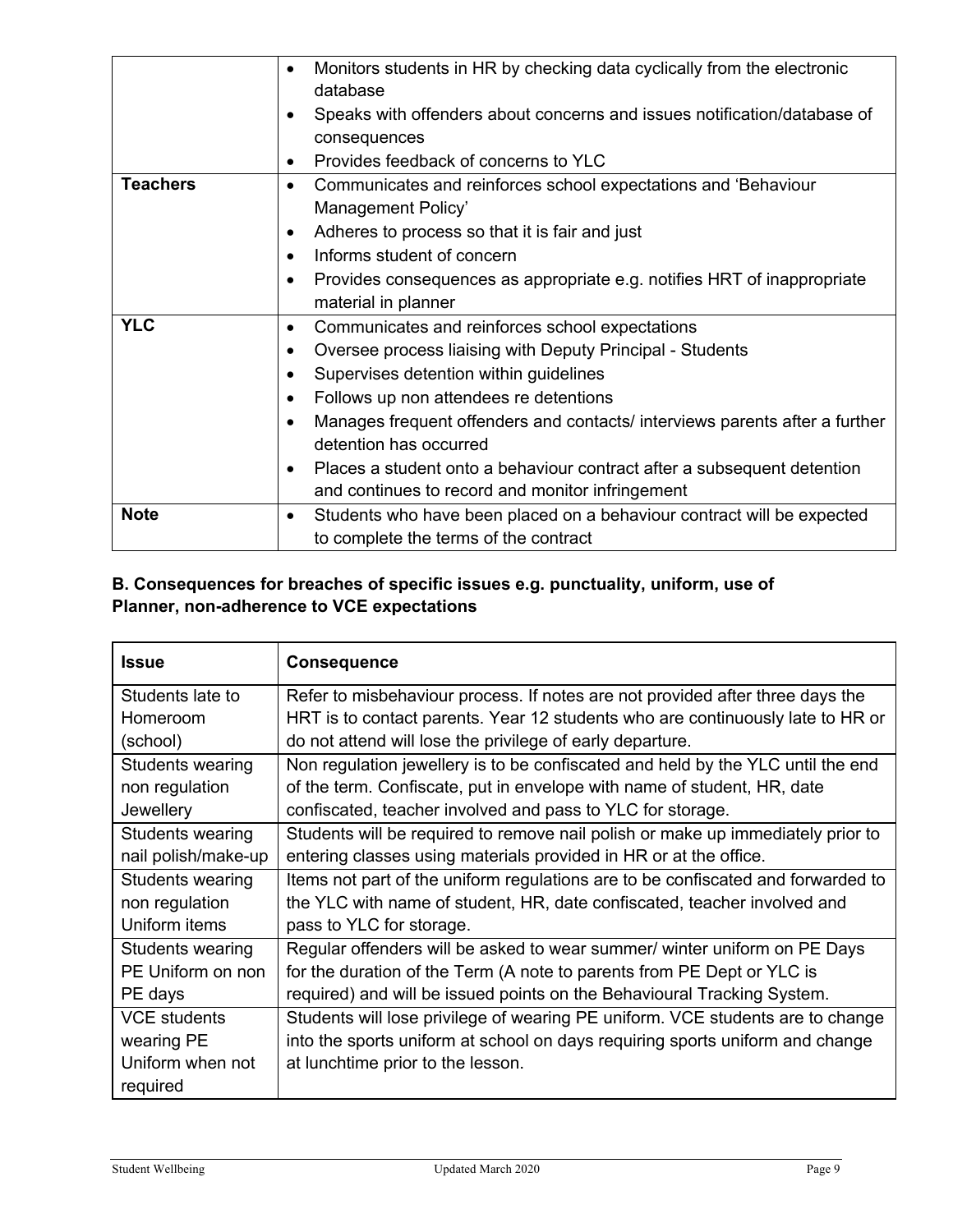| <b>Issue</b>          | <b>Consequence</b>                                                               |  |
|-----------------------|----------------------------------------------------------------------------------|--|
| Incorrect Bags/       | Refer student to YLC. YLC contacts parents and negotiates if appropriate a       |  |
| backpack used by      | date for new/replacement backpack. No students should be walking around          |  |
| students              | the school with their school bag or other bags.                                  |  |
| Hairstyles not        | Hair should be neat and tidy and appropriate to the status of a student in       |  |
| conforming with       | school uniform. Hair ribbons may be navy, black or white. A moderate             |  |
| regulations           | approach should be made to colour and cut and style. Students not meeting        |  |
|                       | these expectations should be sent to the Year Level Coordinator. The YLC will    |  |
|                       | contact parents and negotiate a suitable time frame for returning hair to normal |  |
|                       | colour.                                                                          |  |
| <b>School Planner</b> | Students who do not use the Planner in an appropriate manner should be           |  |
| used                  | referred to the YLC for a Planner inspection and if necessary a replacement      |  |
| inappropriately       | planner will be purchased (from office). YLC keeps planner and if appropriate    |  |
|                       | shows to parents.                                                                |  |

# **C. Consequences for ongoing cases of persistent or serious offences involving detention, suspension or contracts**

| <b>Consequence</b>        | <b>Reason</b>                                                                                                                                                                                                                                                                                                                                                                                                                                                       | <b>Procedure</b>                                                                                                                                                                                                                                                                                                                                                                                                                                                                                                                             |
|---------------------------|---------------------------------------------------------------------------------------------------------------------------------------------------------------------------------------------------------------------------------------------------------------------------------------------------------------------------------------------------------------------------------------------------------------------------------------------------------------------|----------------------------------------------------------------------------------------------------------------------------------------------------------------------------------------------------------------------------------------------------------------------------------------------------------------------------------------------------------------------------------------------------------------------------------------------------------------------------------------------------------------------------------------------|
| Lunchtime<br>detention    | Students may be detained for up<br>to 10 minutes without providing<br>notice to parents.<br>Examples of behaviour include:<br>Late to class<br>Disrespectful behaviour<br>٠<br>Failure to complete homework<br>٠<br>Ongoing minor breaches of<br>٠<br>expectations                                                                                                                                                                                                  | Notify student informing them of reason,<br>time and location for detention.<br>Note in planner.                                                                                                                                                                                                                                                                                                                                                                                                                                             |
| After school<br>detention | Examples include (and<br>suggestions for activities during<br>detention):<br>Unauthorised absence from<br>school/class (student makes<br>up 'missed time' through<br>equivalent amount of<br>detention time)<br>Persistent or extreme<br>$\bullet$<br>rudeness to staff member<br>(letter of apology, followed by<br>action e.g. 'community<br>service' e.g. tidying of<br>classroom, litter duty, etc)<br>Unacceptable behaviour in<br>Art/ Science rooms (general | Detentions are issued and processed by<br>the YLC or Deputy Principals-students. It<br>is the responsibility of the teacher to enter<br>the information on SIMON-Behavourial<br>Tracking System. Before entering the<br>incident<br>Ensure proposed disciplinary action is<br>appropriate to 'breach of expectation'<br>Points given is appropriate to the<br>$\bullet$<br>incident<br>A generated detention letter will be<br>$\bullet$<br>mailed home directly to parents<br>Ensure the detention is completed<br>$\bullet$<br>accordingly |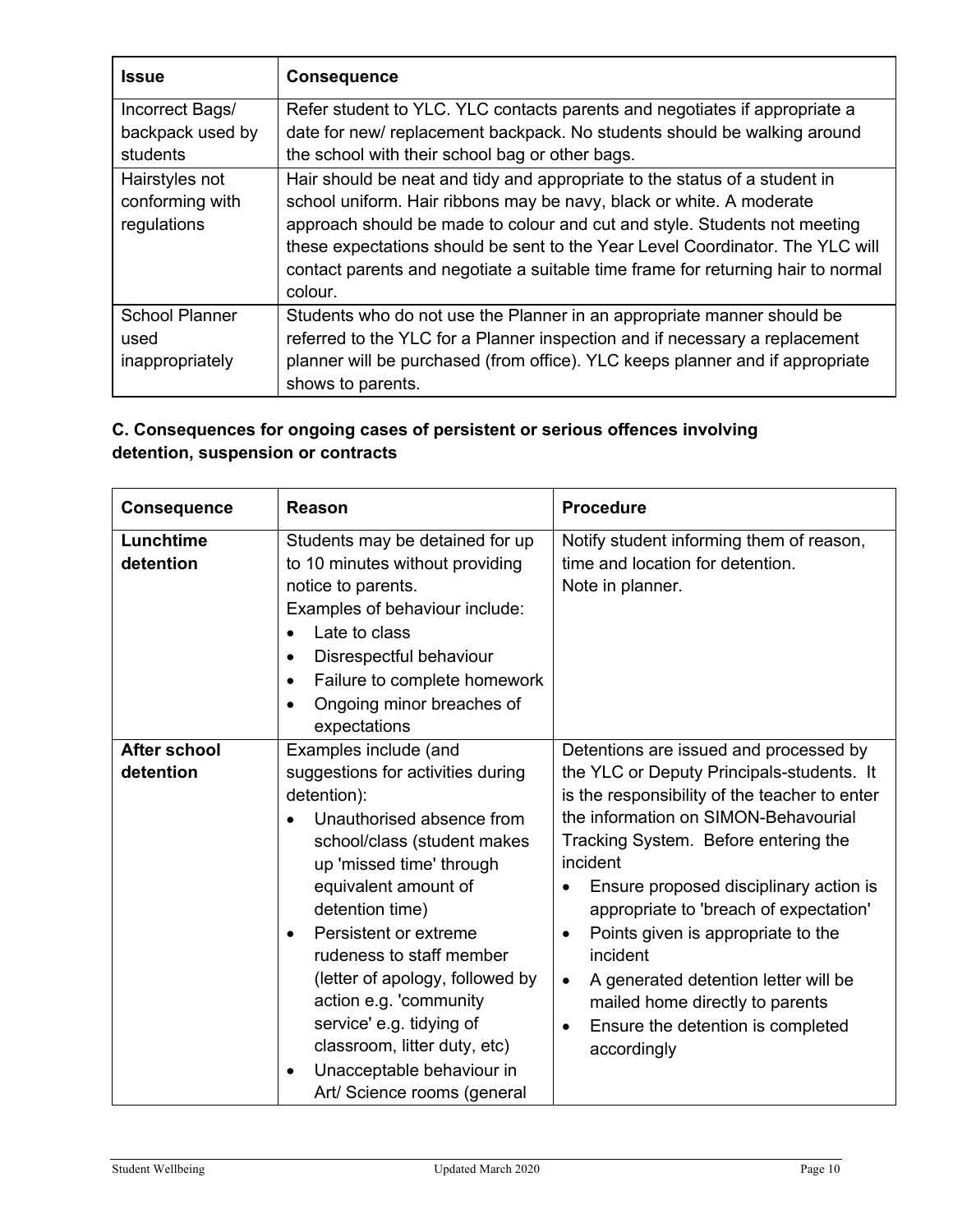|                                           | cleaning under supervision of<br>teacher issuing detention)<br>Smoking in school uniform<br>(educative detention - viewing<br>of 'anti-smoking' videos; and<br>'community service' type<br>detention - room duty, litter<br>duty)<br>Note: A detention letter will be<br>generated when students reach a<br>certain level of points (see below)                                                                                                                                                                |                                                                                                                                                                                                                                                                                                                                                                                                                                                                                                                                  |
|-------------------------------------------|----------------------------------------------------------------------------------------------------------------------------------------------------------------------------------------------------------------------------------------------------------------------------------------------------------------------------------------------------------------------------------------------------------------------------------------------------------------------------------------------------------------|----------------------------------------------------------------------------------------------------------------------------------------------------------------------------------------------------------------------------------------------------------------------------------------------------------------------------------------------------------------------------------------------------------------------------------------------------------------------------------------------------------------------------------|
| <b>Behaviour</b><br><b>Contracts (BC)</b> | A student may be placed on a<br>behaviour contract for:<br>ongoing difficulties in relating<br>to teachers and or other<br>students<br>defiance towards teachers or<br>bullying of students<br>failing to implement agreed<br>strategies or demonstrate<br>willingness to accept personal<br>responsibility for actions<br>continual minor<br>$\bullet$<br>misdemeanours<br>patterns of unexplained non-<br>attendance/ poor punctuality<br>behaviour that threatens the<br>$\bullet$<br>safety of the College | A BC will be developed by the YLC in<br>conjunction with the HOS and:<br>outline area(s) of concern<br>indicate a review time (usually 10-<br>$\bullet$<br>weeks)<br>require parents to attend a review<br>$\bullet$<br>meeting with the YLC and HOS<br>enable students who demonstrate<br>$\bullet$<br>improvement to be taken off Contract<br>include a recommendation to see the<br>$\bullet$<br>College counsellor or attend an outside<br>agency if appropriate<br>involve the Principal if the student does<br>not improve |
| <b>Suspension</b>                         | community members<br>A student may be suspended for<br>repeated or extremely serious<br>offences as for behaviour contract                                                                                                                                                                                                                                                                                                                                                                                     | A suspension will be authorised by the<br>$\bullet$<br>Principal and include parents notified<br>and the relevant teachers informed                                                                                                                                                                                                                                                                                                                                                                                              |

### **In-school Withdrawal**

Withdrawal from class/and or other school activities, if judged necessary as a behaviour management process, will be done in-school rather that out-of-school, as this maintains a student's connectedness and engagement with the school. The school processes for the withdrawal of the student from some aspect(s) of school engagement will be structured positively to assist in the student's return to acceptable behaviours. The provision of time, in an appropriate and supervised setting, for the student to reflect upon their behaviours and attitudes, the impact of these on themselves and others, reasons for preferring acceptable behaviours, and ways to find encouragement and assistance to achieve this goal will be used in these circumstances. An allocated task in keeping with such a purpose will be completed.

## **Out-of-school Suspension**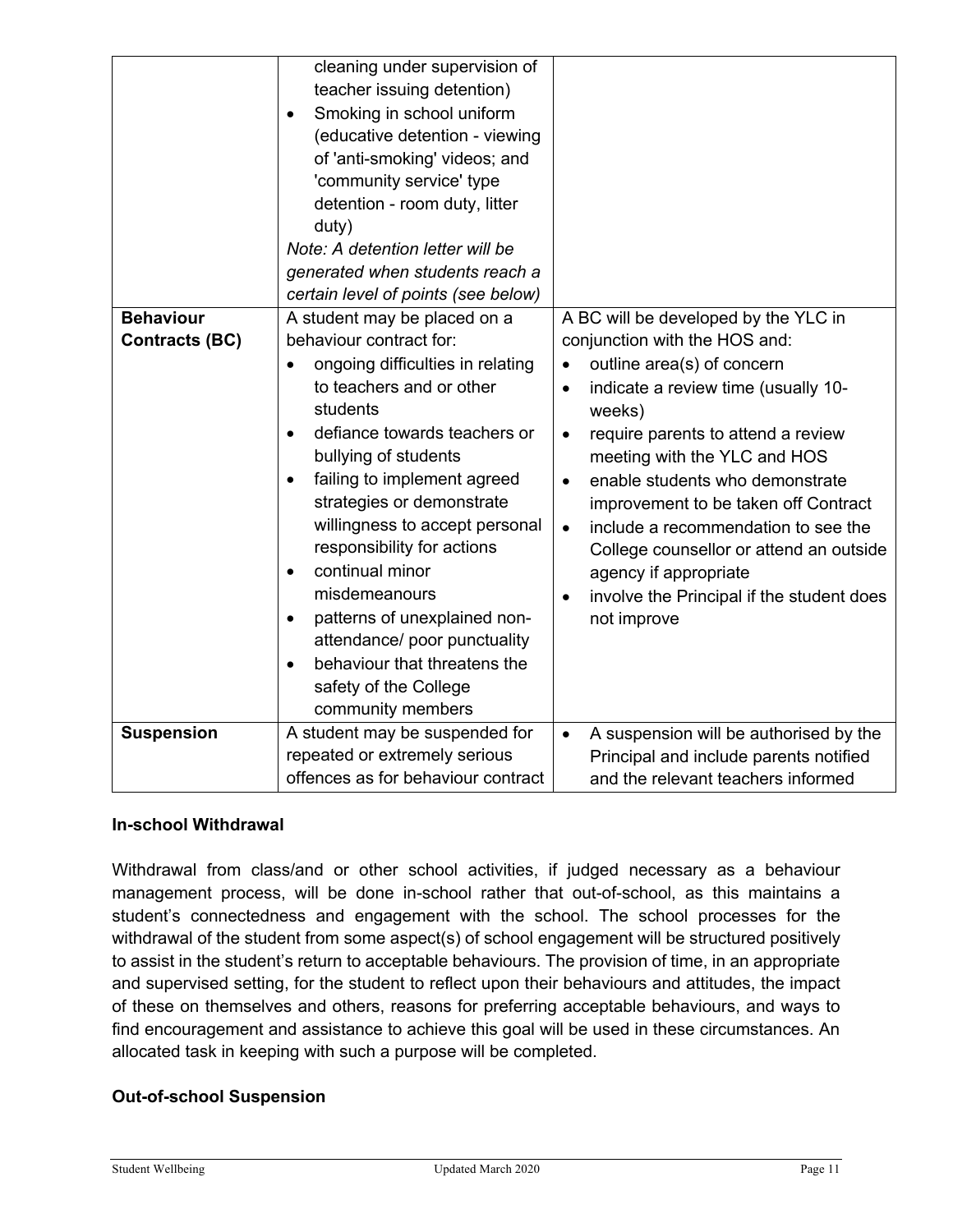If out-of-school suspension is judged appropriate by the school, it will be for the shortest time necessary. One day prior to the day on which the suspension is to commence, the school will notify the student's parent(s)/guardian(s), if possible by verbal communication initially and by confirmation in writing. The communication will include the reason for the suspension, the purpose of the suspension, and the date(s) on which the suspension will occur. Parent(s)/guardian(s) will be offered the opportunity to participate in a meeting to consider these matters.

**Negotiated transfer of students in circumstances of a serious nature**. In some serious circumstances, a change of school or a move to an alternative setting may be judged the most appropriate means by which a student's wellbeing can be responsibly supported or restored. Such a change, known as negotiated transfer, offers opportunity for personal growth, and for a fresh start in an environment more suited to the student's needs and circumstances. Negotiated transfer may also be an appropriate move by which the wellbeing of a school community can be protected (e.g. when a student's continuing presence poses a threat to that community's safety).

# **SERIOUS OFFENCES**

At the very last resort, and after all other avenues have been explored, the Principal would contact the Catholic Education Melbourne regarding expulsion of the student in accord with the CEM guidelines. The Catholic Education Melbourne, defines a serious offence as one which:

- A. seriously undermines the ethos of the Catholic school; and/or
- B. consistently and deliberately fails to comply with any lawful order of a principal or teacher; and/or
- C. is offensive or dangerous to the physical or emotional health of any student or staff member; and/or
- D. consistently and deliberately interferes with the educational opportunities of other students.

In the case of a serious offence, the College may have immediate recourse to one of its three special procedures: Contract, Suspension or Expulsion

While the CEM description of serious offences is extensive, the College in particular, wishes students to note that the following would be classified as **serious offences:**

- i. Violence, violent threats or intimidation to personal and group safety;
- ii. Racial or sexual harassment;
- iii. The carrying of potentially dangerous weapons
- iv. Direct and damaging interference with the property of the College or that of an individual:
- v. The use, carrying or arranging the use of illegal drugs and/or alcohol.

Should the decision to expel the student be confirmed, the principal will ensure that the expulsion is formally recorded in the school's files and provide to the parent(s)/guardian(s) of the expelled student a formal Notice of Expulsion. The principal will provide to the parish priest / canonical administrator as appropriate, formal written notification of the intended expulsion and the reasons for it and seek endorsement.

A record of suspensions is maintained on the school's intranet-SIMON- Social Behaviour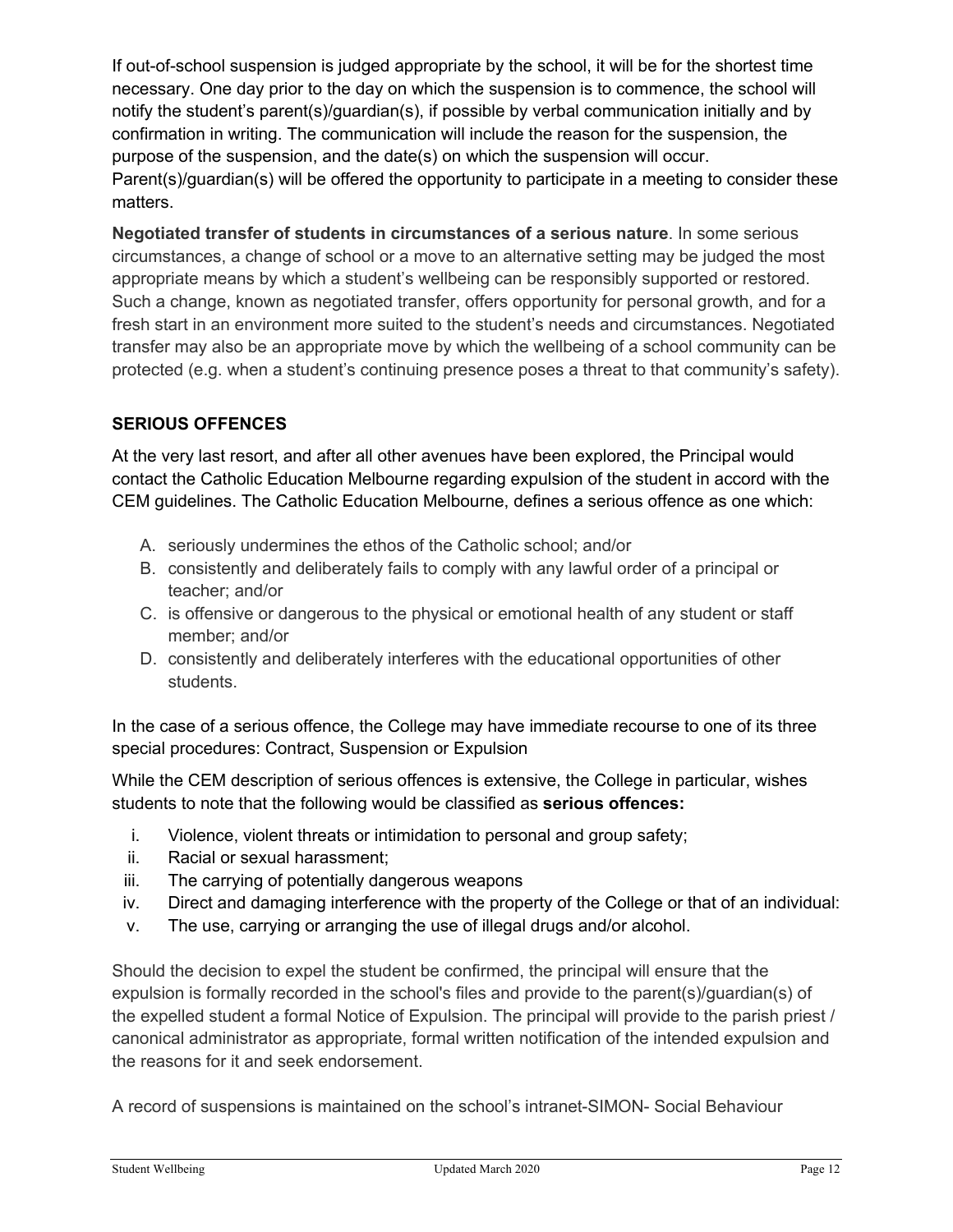The College Registrar maintains a record of students who have exited the College throughout the year. Reasons for exiting and destination are recorded.

### **Examples of Levels of Behaviour and Suggested Responses**

(these are not limited to or an exhaustive list.)

Incidents have been categorized into levels of seriousness with a list of response options. Incidents can be recorded on SIMON-Behaviour Tracking of students, points have been allocated according to the levels of incident. The issuing of points should not be the first response for low-level incidents.

| <b>LEVELS</b>      | <b>EXAMPLES OF BEHAVIOURS</b>                    | <b>SUGGESTED RESPONSES</b>               |
|--------------------|--------------------------------------------------|------------------------------------------|
|                    | <b>Bullying-low level</b>                        | <b>Teacher/Supervisor</b>                |
|                    | <b>Computer Related-(low level)</b>              | Verbal correction or warning             |
|                    | <b>Disrupting Learning Environment</b>           | Relocation of student to another part of |
|                    | Failure to bring appropriate materials to class  | the room or yard                         |
|                    | Failure to Follow teacher directions             | Discussion with student at               |
|                    | Inappropriate use of teaching resources          | Recess/Lunch                             |
|                    | Intimidation between Students                    | Pro Forma Letter home re: outcomes       |
| Level 1            | Lateness to class or homeroom                    | Apology                                  |
| Minor              | Littering                                        | Note in student's diary                  |
|                    | Non-Completion of class work and homework        | Litter duty supervised by issuing        |
|                    | Off Task behaviour in Class                      | teacher                                  |
|                    | Offensive/inappropriate language                 | Application of bullying policy           |
|                    | Spitting                                         | Issuing of points on SIMON               |
|                    | Uniform Infringement in College                  |                                          |
|                    | Vandalism/Graffiti (low level)                   |                                          |
|                    | Absent from class without permission first       | Year Level Coordinator, Homeroom         |
|                    | offence                                          | <b>Teacher and reporting Teacher</b>     |
|                    | Bullying-medium level                            | <b>School Detention</b>                  |
|                    | Computer Related-(medium level)                  | Contact with parents                     |
|                    | Continued disruption to class                    | Apology                                  |
|                    | Continued lateness to class or                   | Incident Report on SIMON                 |
|                    | Homeroom                                         | Interview with Year Level Coordinator    |
| Level <sub>2</sub> | <b>Continued Uniform Infringement</b>            | Daily monitoring card for students       |
| Medium             | Intimidation between Students                    | Counselling                              |
|                    | Interfering with another student's property      | Application of bullying policy           |
|                    | Involvement in a fight                           | <b>Restorative Justice Meeting</b>       |
|                    | Plagiarism and false representation              |                                          |
|                    | Repeated offensive Language and behaviour        |                                          |
|                    | Sustained failure to complete set tasks          |                                          |
|                    | Sustained failure to comply with directions      |                                          |
|                    | Uniform Infringement in a Public Place           |                                          |
|                    | Vandalism/ Graffiti (high level)                 |                                          |
|                    | Absent from school without permission            | <b>Deputy Principal-Students</b>         |
| Level 3<br>Medium  | Bullying-high level eg cyber bullying            | Year Level Coordinator, Homeroom         |
|                    | Inappropriate challenging/defying of a teacher's | <b>Teacher</b>                           |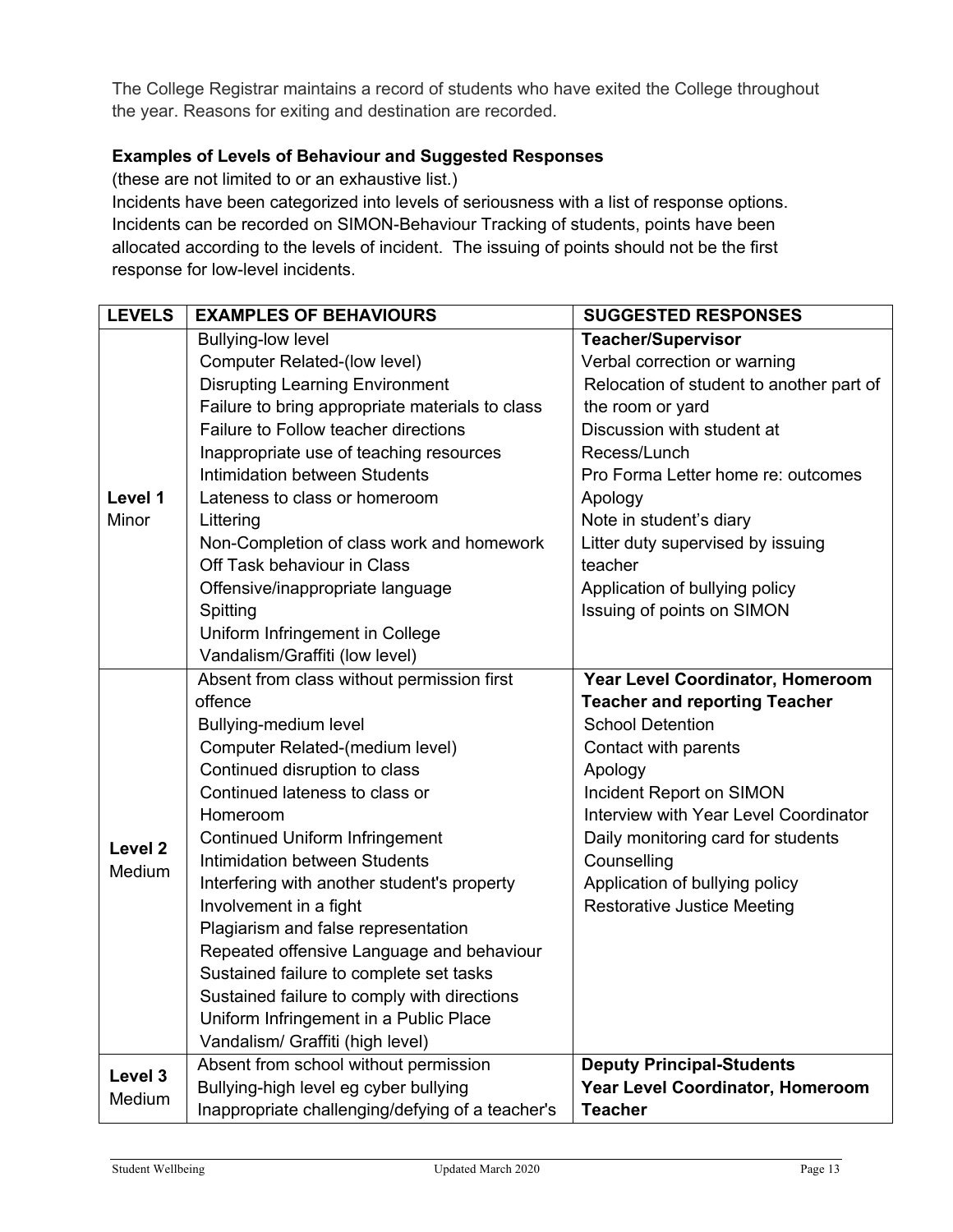|                | authority                                      | Detention                                   |
|----------------|------------------------------------------------|---------------------------------------------|
|                | Possession of Offensive material               | Interview with Parents                      |
|                | Public conduct bringing College into disrepute | Apology                                     |
|                | Racist or hurtful language                     | Internal/External Suspension                |
|                | Sexual harassment of staff or student          | <b>Community Service</b>                    |
|                | Smoking in Uniform                             | <b>Referral to Counselling</b>              |
|                | Continued failure to comply with directions    | Application of the bullying policy          |
|                | Repeated Intimidation between Students         | <b>Referral to Welfare Committee</b>        |
|                | Threats of actual physical violence.           | <b>Restorative Justice Meeting</b>          |
|                | Vandalism/Graffiti-willful damage              |                                             |
|                | Other offences (only to be used by YLC)        |                                             |
|                | A breach of "Contract of Conduct"              | <b>Deputy Principal-Students</b>            |
|                | Possession or consumption of alcohol at school | Year Level Coordinator, Homeroom            |
|                | or school activity                             | <b>Teacher</b>                              |
|                | Possession of illicit substances/materials     | Detention                                   |
|                | Sustained failure to comply with directions    | <b>Interview with Parents</b>               |
|                | Theft or destruction of property               | Apology                                     |
| Level 4        | Direct Involvement in a fight                  | Internal/External Suspension                |
| <b>More</b>    | Violence towards another student               | <b>Community Service</b>                    |
| <b>Serious</b> |                                                | Referral to Year Level Coordinator          |
|                |                                                | <b>Referral to Counselling</b>              |
|                |                                                | Referral to Deputy Principal-Students       |
|                |                                                | Application of the bullying policy          |
|                |                                                | <b>Referral to Welfare Committee</b>        |
|                |                                                | <b>Restorative Justice Meeting</b>          |
|                | A breach of "Contract of Conduct"              | <b>Principal, Deputy Principal-Students</b> |
|                | Dealing in illicit substances                  | Year Level Coordinator, Homeroom            |
|                | Major theft or wilful destruction of Property  | <b>Teacher</b>                              |
|                | Sustained failure with College Policies/Rules  | Negotiated transfer from school             |
| Level 5        | Serious criminal offence                       | Referral to police                          |
| <b>Most</b>    | Violence towards a staff member                | Suspension from school                      |
| <b>Serious</b> |                                                | Application of the bullying policy          |
|                |                                                | <b>Referral to Welfare Committee</b>        |
|                |                                                | <b>Restorative Justice Meeting</b>          |
|                |                                                |                                             |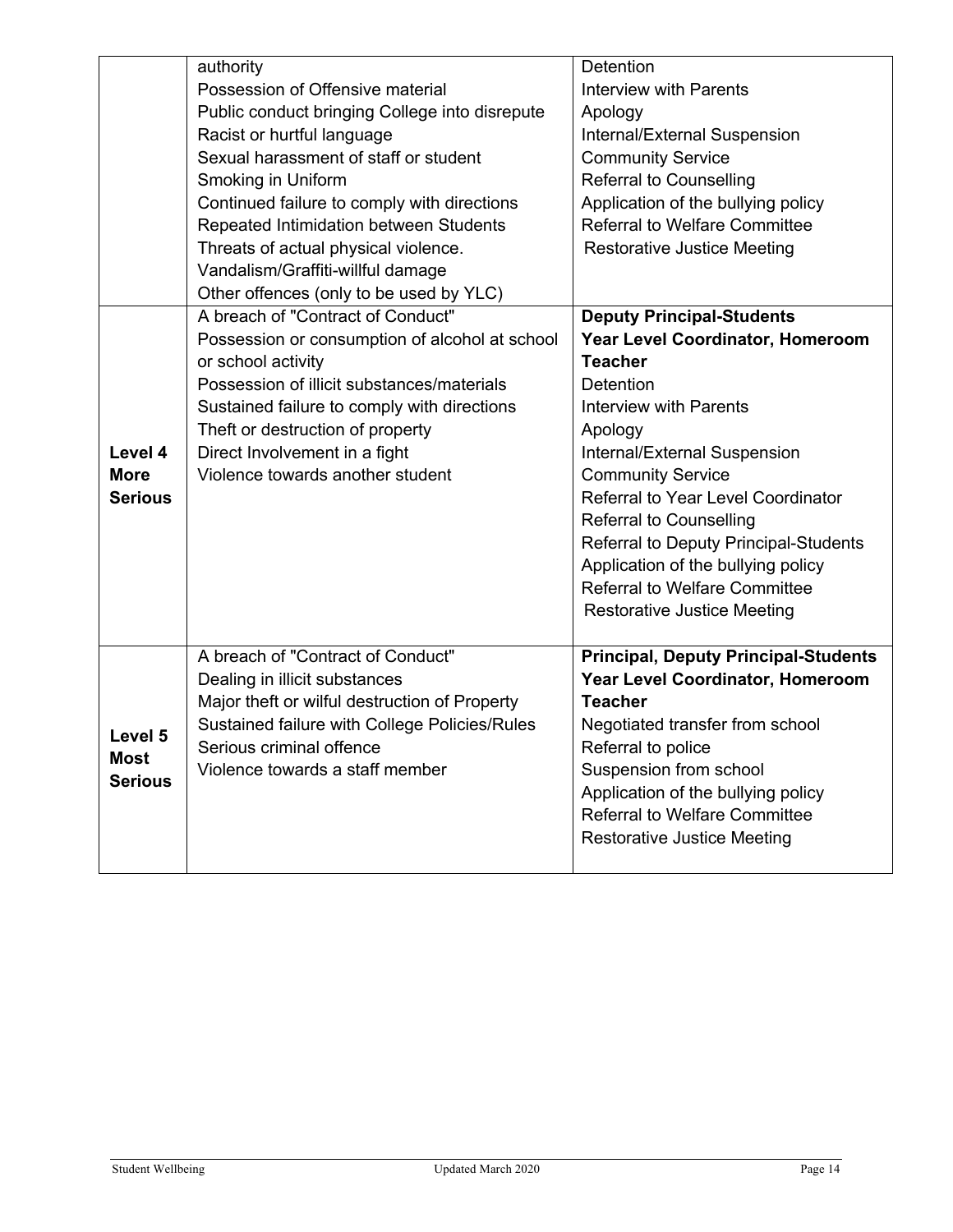**Examples of Incident and Levels,** (these are not limited to or an exhaustive list.) Levels 1-3 are allocated point/s to reflect the seriousness and nature of the incidents, Levels 4 & 5 are at the discretion of the Year Level Coordinators, Deputy Principals and Principal and reflect more serious matters. The accumulation of points or a one off incident can lead to out of school hours detention. Any issuing of points needs to be recorded in the student's diary.

6 Points = 1 Hour Detention after school 3.30-4.30 12 Points = 3 hour Saturday Detention 9am-12pm 20 Points = Full Day Detention and Parental Interview Student revert to '0" at the start of each term

| Level 1 Range of 1-2 points                        | Level 4                              |
|----------------------------------------------------|--------------------------------------|
| <b>Bullying-low level</b>                          | A breach of "Contract of Conduct"    |
| Computer Related-(low level)                       | Possession or consumption of         |
| <b>Disrupting Learning Environment</b>             | alcohol at school or school activity |
| Failure to bring appropriate materials to class    | Possession of illicit                |
| Failure to Follow teacher directions               | substances/materials                 |
| Inappropriate use of teaching resources            | Sustained failure to comply with     |
| Intimidation between Students                      | directions                           |
| Lateness to class or homeroom                      | Theft or destruction of property     |
| Littering                                          | Direct Involvement in a fight        |
| Non-Completion of class work and homework          | Violence towards another student     |
| Off Task behaviour in Class                        |                                      |
| Offensive Language                                 |                                      |
| Spitting                                           |                                      |
| Uniform Infringement in College                    |                                      |
| Vandalism/Graffiti -(low level)                    |                                      |
| Level 2 Range of 2-4 points                        | Level 5                              |
| Absent from class without permission first offence | A breach of "Contract of Conduct"    |
| Bullying-medium level                              | Dealing in illicit substances        |
| Computer Related-(medium level)                    | Major theft or wilful destruction of |
| Continued disruption to class                      | Property                             |
| Continued lateness to class or                     | Sustained failure with College       |
| Homeroom                                           | Policies/Rule                        |
| <b>Continued Uniform Infringement</b>              | Violence towards a staff member      |
| Intimidation between Students                      |                                      |
| Interfering with another student's property        |                                      |
| Involvement in a fight                             |                                      |
| Plagiarism and false representation                |                                      |
| Repeated offensive Language and behaviour          |                                      |
| Sustained failure to complete set tasks            |                                      |
| Sustained failure to comply with directions        |                                      |
| Uniform Infringement in a Public Place             |                                      |
| Vandalism/ Graffiti - (high level)                 |                                      |
| Other offences (only to be used by YLC)            |                                      |
| Level 3 Range of 6-12 points                       |                                      |
| Absent from school without permission              |                                      |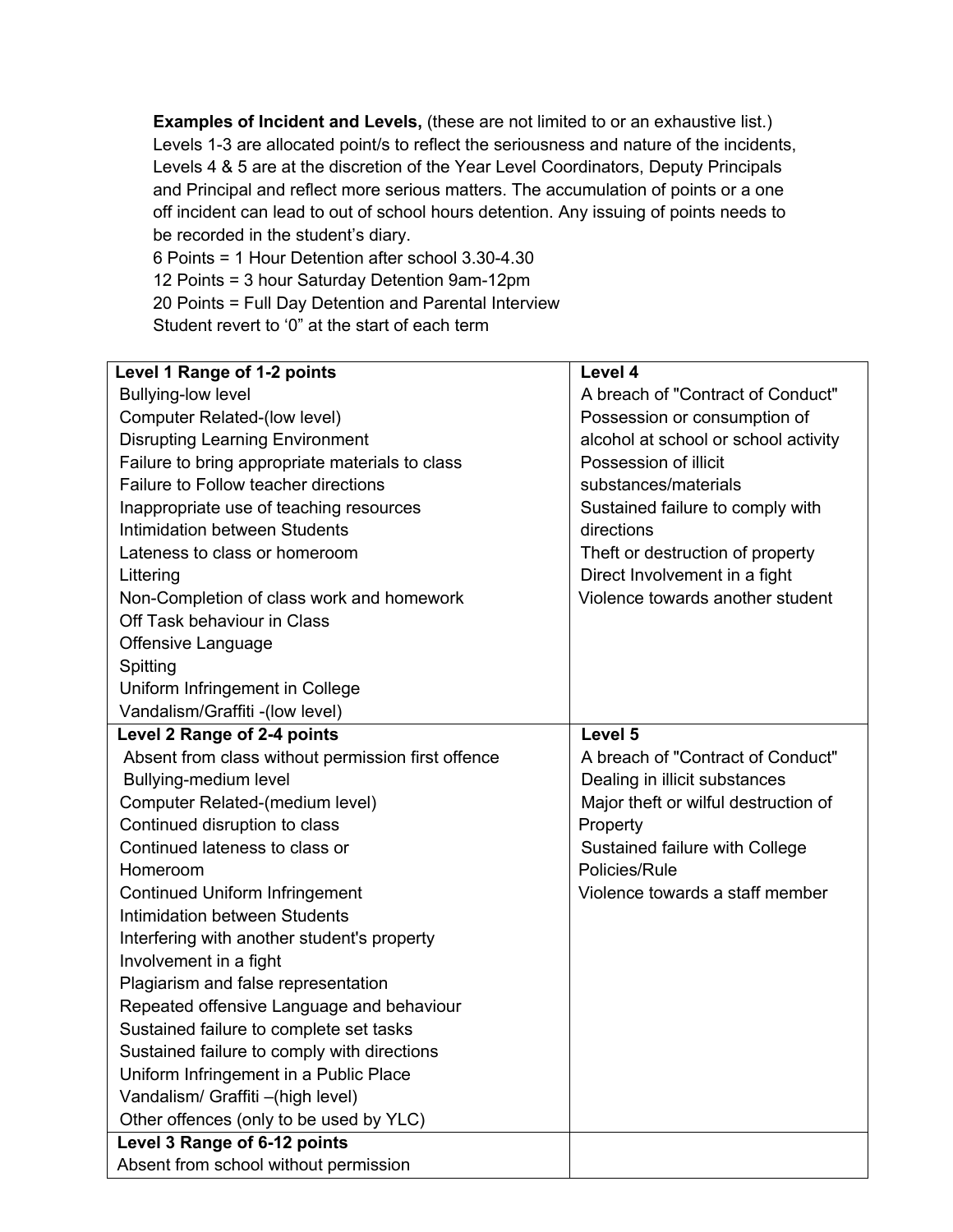| Bullying-high level eg cyber bullying                      |  |
|------------------------------------------------------------|--|
| Inappropriate challenging/defying of a teacher's authority |  |
| Possession of Offensive material                           |  |
| Public conduct bringing College into disrepute             |  |
| Racist or hurtful language                                 |  |
| Sexual harassment of staff or student                      |  |
| Smoking in Uniform                                         |  |
| Continued failure to comply with directions                |  |
| Repeated Intimidation between Students                     |  |
| Threats of actual physical violence.                       |  |
| Vandalism/Graffiti-wilful damage                           |  |
| Other offences (only to be used by YLC)                    |  |

## **STUDENT LEARNING MANAGEMENT PROCEDURE**

| <b>LEVELS</b>      | <b>EXAMPLES OF BEHAVIOUR</b>                                                                                                                                                                                                                                       | <b>SUGGESTED RESPONSES</b>                                                                                                                                                                                            |
|--------------------|--------------------------------------------------------------------------------------------------------------------------------------------------------------------------------------------------------------------------------------------------------------------|-----------------------------------------------------------------------------------------------------------------------------------------------------------------------------------------------------------------------|
| Level 1            | Failure to complete homework<br>Classwork not completed<br>Failure to contribute to class activity<br>Arriving at class without<br>materials/appropriate uniform<br>Work not submitted on due date<br>Absent from class on due date<br>Absent for test/GAT/outcome | Verbal correction<br>Discussion with student at<br>recess/lunchtime<br>Note to parents in student's planner<br>New submission date (within 7 days)<br>negotiated<br>Unsatisfactory Letter to Parents                  |
| Level <sub>2</sub> | Continued failure to complete homework<br>Continued failure to complete classwork<br>Absent for negotiated date for<br>test/GAT/outcome/submission                                                                                                                 | Contact parents<br><b>Contact Year Level Coordinator</b><br>Head of LSG contacted<br>Unsatisfactory Letter to Parents                                                                                                 |
| Level $3$          | Work is UN standard<br>Absence from Semester Exam<br>Absence from Trial Exam (Year 12)                                                                                                                                                                             | Yrs 7-12 students resubmit/referred to<br><b>Year Level Coordinator</b><br>VCE students referred to VCE<br><b>Coordinator and Year Level Coordinator</b><br>Parent contact by teacher                                 |
| Level 4            | Work not submitted by extended date<br>Work submitted by extended date but is<br><b>UG</b> standard<br>Continued absence on due dates or days<br>of GAT, tests or outcomes                                                                                         | Yrs 7-12 students resubmit/referred to<br><b>Year Level Coordinator</b><br>VCE students referred to VCE<br><b>Coordinator and Year Level Coordinator</b><br>VCE Review meeting conducted<br>Parent contact by teacher |
| Level 5            |                                                                                                                                                                                                                                                                    | Parent contact meeting with Principal<br>regarding re-enrolment                                                                                                                                                       |